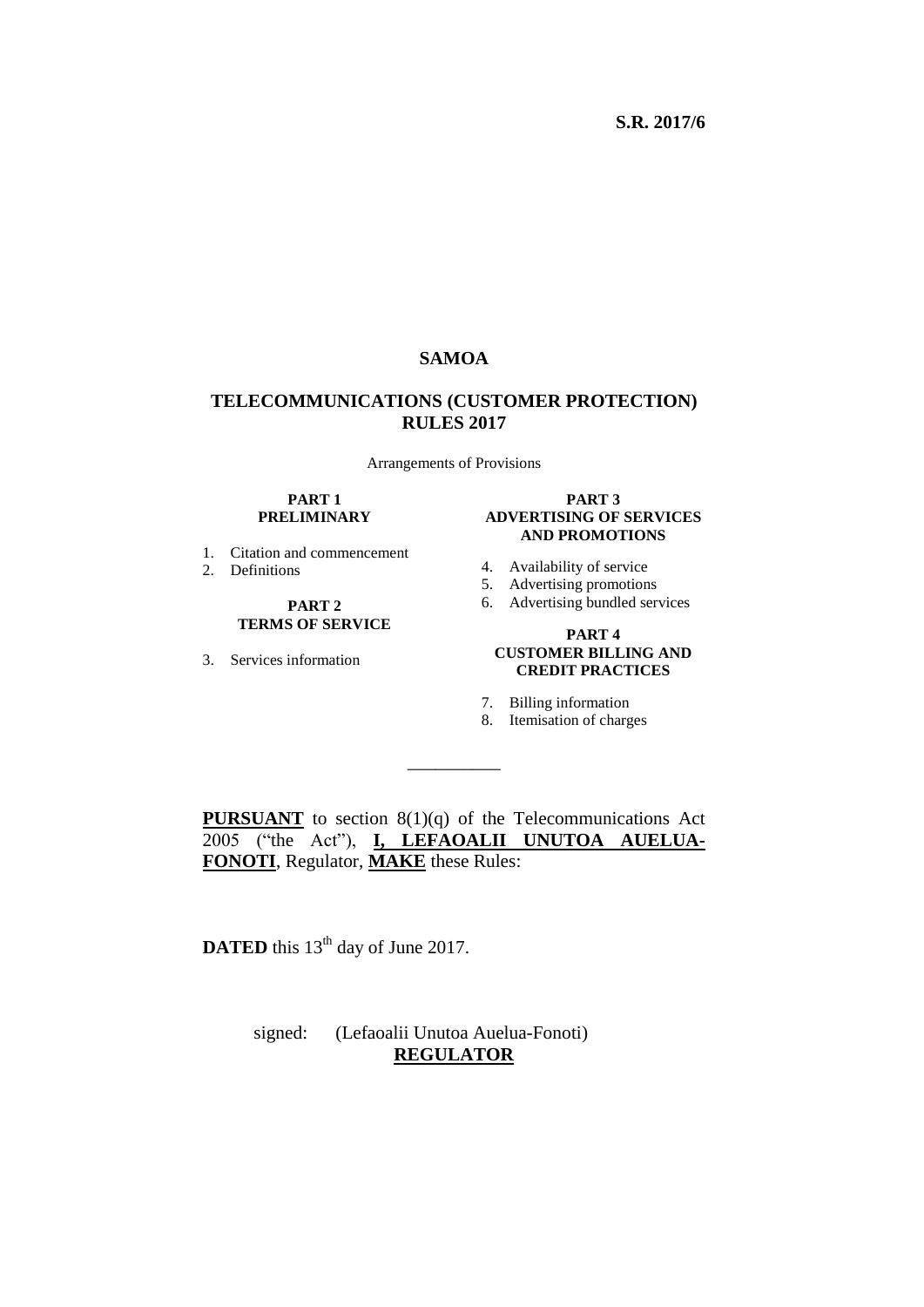### **RULES**

### **PART 1 PRELIMINARY**

**1. Citation and commencement**-(1) These Rules may be cited as the Telecommunications (Customer Protection) Rules 2017.

(2) These Rules commence on the date it is signed by the Regulator.

**2. Definitions** - In these Rules, unless the context otherwise requires:

"advertisement" means any word whether written, printed or spoke or any picture, drawing or figure, that is used or appears to be used to notify the availability or to promote the sale of any telecommunications goods or service;

"charges" includes costs, price or fees.

#### **PART 2 TERMS OF SERVICE**

**3. Services information** - Upon request, a service provider must provide customers with accurate, relevant and easily understood information about its terms of service (in simple and plain language) that describes at least the following:

- (a) the capabilities and limitations of its service including the minimum quality of service the customer is guaranteed to receive;
- (b) the geographic availability of the service;
- (c) a description of all fees and how and when they apply;
- (d) the frequency with which invoices (if any) will be issued;
- (e) whether the fees are subject to change during the period of contract and if so, how the change will be communicated to the customer.

# **PART 3**

## **ADVERTISING OF SERVICES AND PROMOTIONS**

**4. Availability of service** - A service provider must ensure that the content of any advertisement, notice or other communication about the performance of its telecommunications service clearly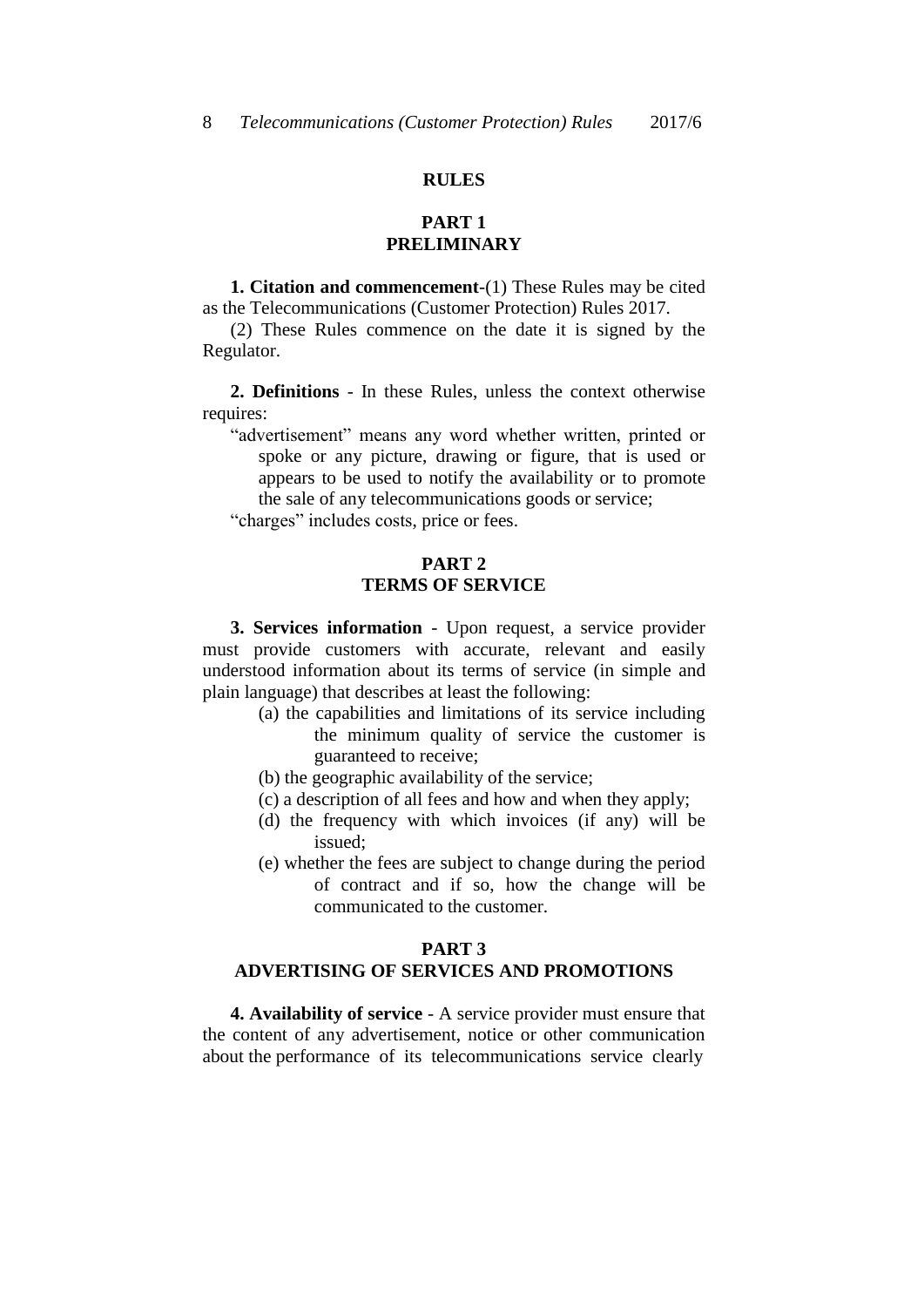indicates what the customer might reasonably expect to experience under typical usage conditions in relation to the availability and performance of that service.

**5. Advertising promotions**-(1) A service provider must state the commencement date and end-date of any promotion in its advertisements.

(2) A service provider is responsible for the expeditious removal of its own advertising material from public places once a promotion has ended.

(3) Any conditions associated with a promotion must be communicated in a manner that is comprehensible and legible.

**6. Advertising bundled services** - A service provider who advertises that a service is provided as part of a bundle, the service provider must:

- (a) ensure that it is able to supply all components of that service bundle to customers; and
- (b) include in the advertising materials a statement of the minimum total charge for the bundle.

#### **PART 4**

### **CUSTOMER BILLING AND CREDIT PRACTICES**

**7. Billing information** - Without limiting section 47 of the Act, service providers must ensure that the following information are, included in any invoice issued to its customers:

- (a) the customer's billing name and address;
- (b) the registered name and address of the service provider;
- (c) the total amount billed, applicable credits and VAGST, payments or discounts, and the net amount payable by the customer (or repayable by the service provider);
- (d) the billing period covered by the bill;
- (e) the date on which the bill is issued;
- (f) the payment due date;
- (g) any method of payment (or refund where applicable);
- (h) contact details for complaints and billing inquiries.

**8. Itemisation of charges**-(1) A service provider must ensure that customers have access to itemised details of all charges either on the invoice or on a separate document upon request.